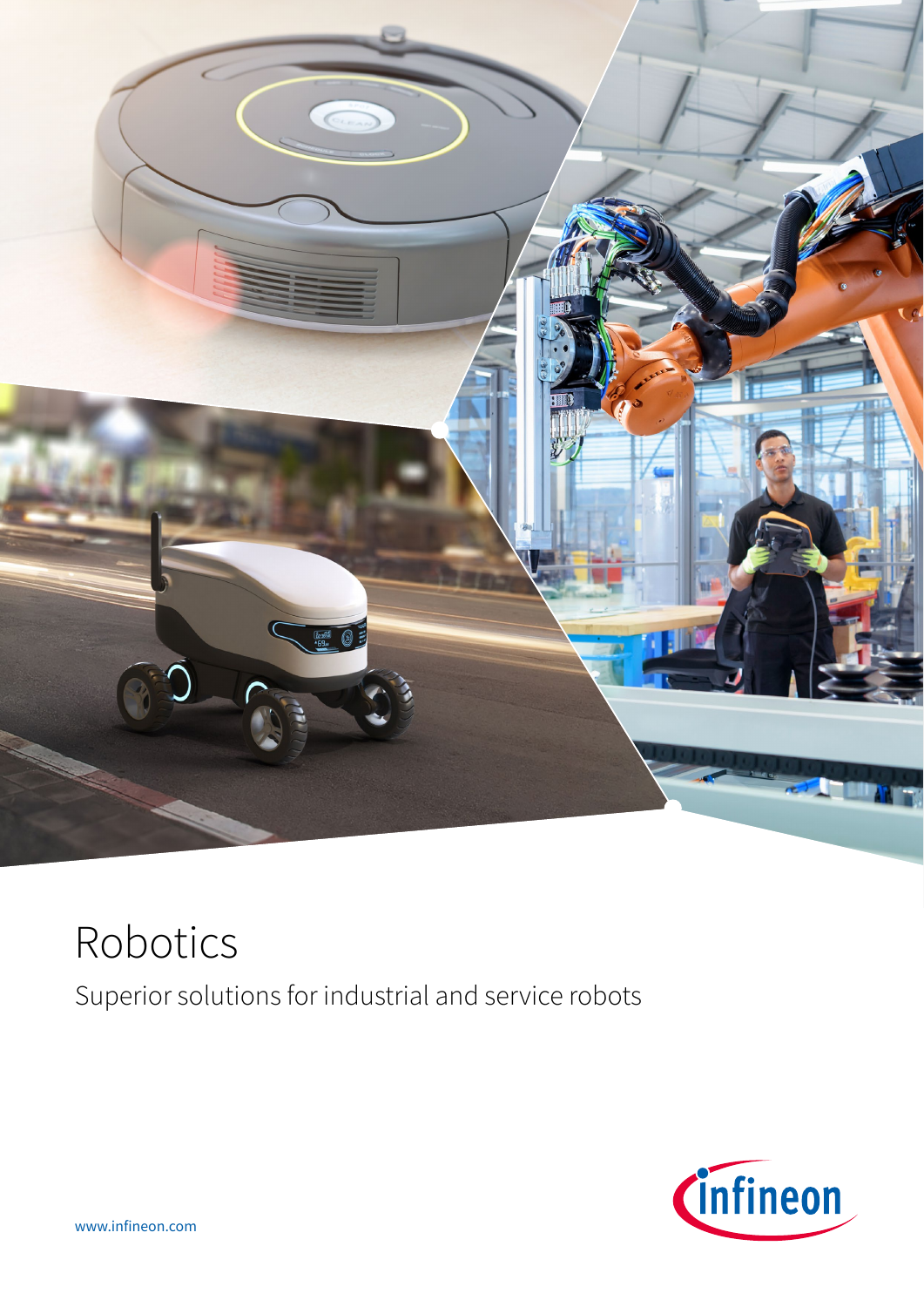

# Robotics

## Superior solutions for industrial and service robotics

Disruptive technologies have significantly changed our lifestyle in the past few decades. Now a new era is on the horizon – the age of robots. Robots are joining the ranks of innovative and disruptive technologies by revolutionizing traditional habits and processes. Today's robots can identify and navigate through surroundings, work alongside and even interact with humans. Moreover, they teach themselves the skills required to complete a new task.

All this would not be possible without semiconductor solutions. Whether in an industrial robot, a collaborative robot (cobot), a mobile robot for warehouses, last-mile delivery (AGV & AMR) or a domestic robot, intelligent semiconductors are the key enablers for all major robotic functions. Drawing on our insight into all facets of the robotics field, and with a comprehensive portfolio of power products and sensors on offer, Infineon provides reliable system solutions that address the latest trends in robotics. Whether it is artificial intelligence, Internet of Things, smart home, cloud-based services, human-machine interface or any robotics-related field, Infineon has value to add to nearly all robot designs.

## Features and benefits

| <b>Key features</b>                                                                                 |  | <b>Key benefits</b>                                                                                                                                                                                       |
|-----------------------------------------------------------------------------------------------------|--|-----------------------------------------------------------------------------------------------------------------------------------------------------------------------------------------------------------|
| Fast time to market                                                                                 |  | > A complete eco-system of simulations, documentation, and demonstration boards enable a faster time to market                                                                                            |
| Complete solutions - broad portfolio from power<br>to connectivity (Wi-Fi & Bluetooth®) and Sensors |  | Whatever design specification, Infineon has the answer thanks to its comprehensive portfolio of products<br>and solutions which you can easily tailor to your needs                                       |
| Extended battery lifetime and product life spans                                                    |  | High reliability of Infineon components results in prolonged product life spans                                                                                                                           |
| Overall system size and cost reduction                                                              |  | Reduction of overall system size and cost thanks to small form factor and compact design of components,                                                                                                   |
| Security, quality, and safety                                                                       |  | both of which are required for highest power density<br>BOM savings thanks to lowest $R_{DS(0n)}$                                                                                                         |
| Authentication                                                                                      |  | Trustworthy hardware-based security                                                                                                                                                                       |
|                                                                                                     |  | > As a security market leader with a proven track record and outstanding partner network for embedded<br>security, Infineon provides highest quality standards and a safety-certified development process |
|                                                                                                     |  | OPTIGA™ Trust enables authentication of components connected to the system<br>(e.g., battery pack recognition to avoid second-party batteries)                                                            |

## Domestic robots - simplifying everyday life and work



**Structural system overview: domestic robots**

www.infineon.com/robotics

The latest generation of domestic robots has ushered in a new level of assistance and simplicity in homes and professional environments. They directly interact with humans, which introduces unique challenges from a design perspective, especially in domestic environments. Energy efficiency, long battery life as well as security aspects and sensing capabilities are key to user-friendly and safe designs. By choosing Infineon, you get a one-stop semiconductor shop for all your service-robot design needs.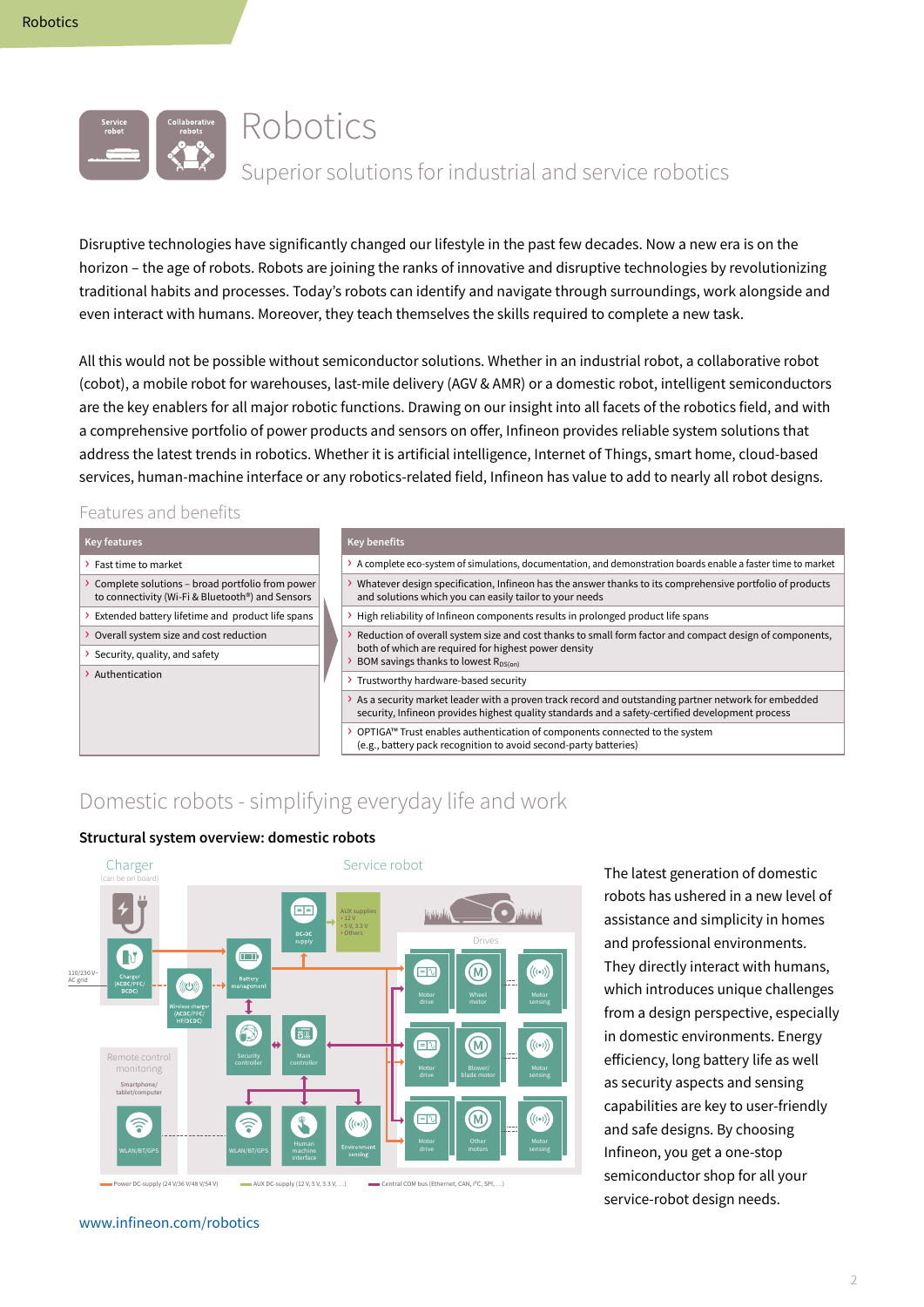## Industrial robots and cobots – advance through collaboration

**Structural system overview: industrial robots & cobots**



Cobots, or collaborative robots, work outside the limitation of a safety cell, directly interacting with real people. This setup requires a precise set of design features, especially for the sake of workplace safety. With Infineon's semiconductors for cobot systems, you benefit from the expertise of an experienced and reliable partner. Our radar and sensor solutions, for example, provide the tools to uphold even the highest safety standards and allow the robots to leave their formerly fenced working environment.

## Mobile robots – driving production and logistics forward

### **Structural system overview: battery-powered mobile robots**



Autonomous mobile robots (AMRs) are a self-driving force behind automated manufacturing processes. Battery-powered systems offer the highest degree of flexibility within working environments. Covering the entire product portfolio for robotics applications – from the power supply to motor drives and sensors for navigation and environment scanning – Infineon is equipped to ensure AMRs can find their way through nearly all production environments.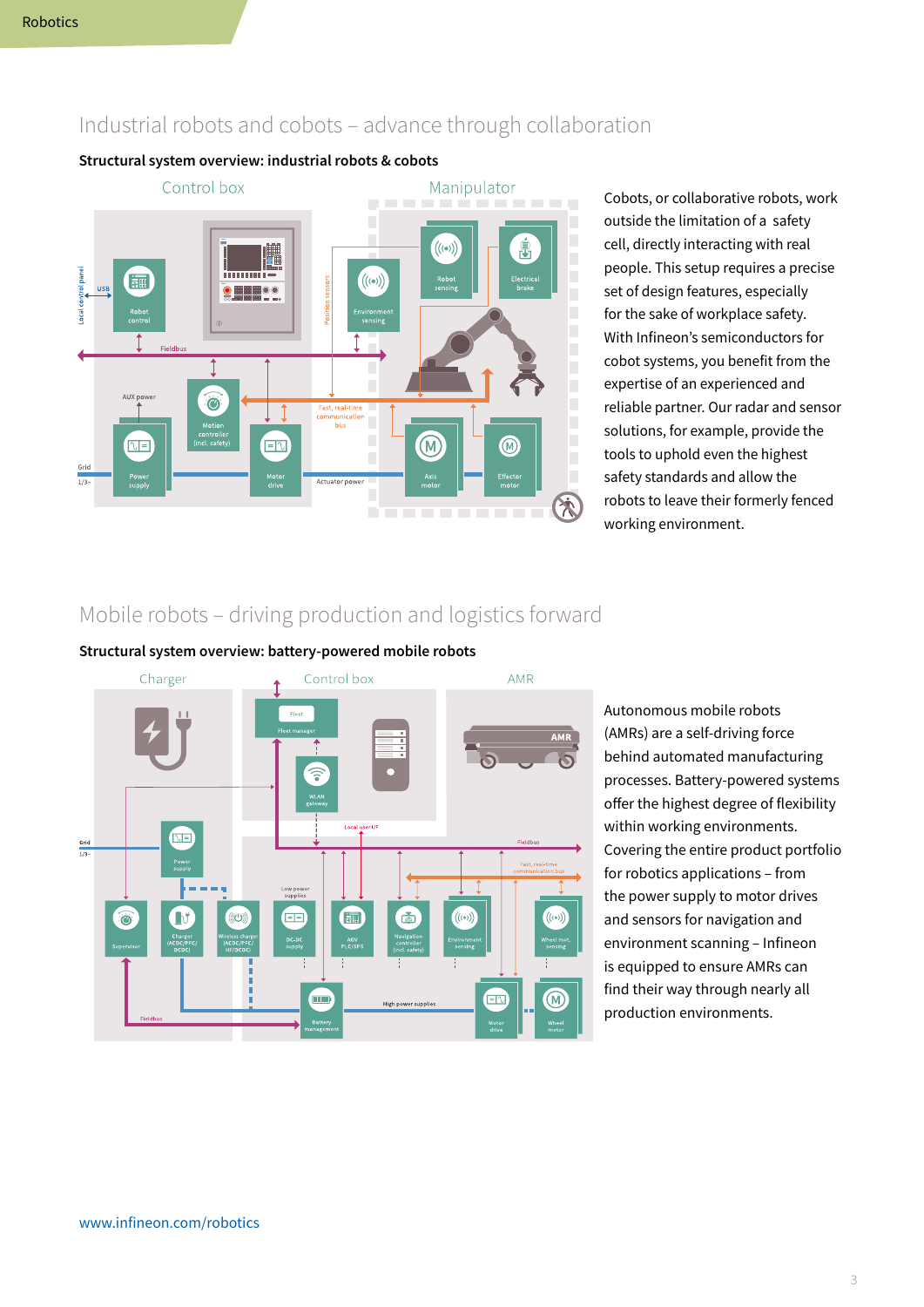## **Recommended products**

|                                             |                                             | <b>Industrial robots</b>                                                                                                                                                                                 |                                                                                                                                                                              | <b>Cobots</b>                                                                                                                                                                                                                                                                                             | Mobile robots (AMR, AGV)                                                                                                                            | <b>Domestic robots</b>                                                                                                                                                                 |  |  |  |
|---------------------------------------------|---------------------------------------------|----------------------------------------------------------------------------------------------------------------------------------------------------------------------------------------------------------|------------------------------------------------------------------------------------------------------------------------------------------------------------------------------|-----------------------------------------------------------------------------------------------------------------------------------------------------------------------------------------------------------------------------------------------------------------------------------------------------------|-----------------------------------------------------------------------------------------------------------------------------------------------------|----------------------------------------------------------------------------------------------------------------------------------------------------------------------------------------|--|--|--|
| Common system power                         |                                             | > 5 KW                                                                                                                                                                                                   | $< 5$ KW                                                                                                                                                                     | $100 - 1000W$                                                                                                                                                                                                                                                                                             | 200-500W                                                                                                                                            | $10 - 100 W$                                                                                                                                                                           |  |  |  |
| Common operating/battery voltage            |                                             | $3 V \sim 400 V_{ac}$                                                                                                                                                                                    | 1 v~ 110 V-220 V <sub>AC</sub>                                                                                                                                               | 1 V~ 110 V-220 V <sub>AC</sub> / 48 V <sub>DC</sub> Bus                                                                                                                                                                                                                                                   | 24 V – 48 $V_{\text{nc}}$                                                                                                                           | 12 V - 36 $V_{\rm DC}$                                                                                                                                                                 |  |  |  |
| Power supply<br>and charger                 | <b>Power switch</b>                         | 650 V and 1200 V CoolSiC™ MOSFET<br>600 V/650 V IGBT HighSpeed 5<br>650 V IGBT TRENCHSTOP™ 5 and IGBT 7 T7<br>650 V and 1200 V EasyPACK™ Module                                                          |                                                                                                                                                                              | 600 V/650 V CoolMOS™<br>650 V CoolSiC™<br>20 V - 200 V OptiMOS™ and<br>StrongIRFET™                                                                                                                                                                                                                       | 600 V/650 V CoolMOS™<br>650 V CoolSiC™<br>20 V - 200 V OptiMOS™ and<br>StrongIRFET™                                                                 | 600 V/650 V CoolMOS™<br>650 V CoolSiC™<br>20 V - 200 V OptiMOS™ and<br>StrongIRFET™                                                                                                    |  |  |  |
|                                             | PFC power diodes                            | 650 V CoolSiC™ Schottky diode                                                                                                                                                                            |                                                                                                                                                                              |                                                                                                                                                                                                                                                                                                           |                                                                                                                                                     |                                                                                                                                                                                        |  |  |  |
|                                             | Gate driver<br>EiceDRIVER™ family           | low-side single-channel: 1EDN7550B, 1EDN8550B, 1ED44175N01B, 1ED44173N01B<br>low-side dual-channel: 2ED24427N01F, 2EDN7523G                                                                              |                                                                                                                                                                              |                                                                                                                                                                                                                                                                                                           |                                                                                                                                                     |                                                                                                                                                                                        |  |  |  |
|                                             |                                             | 1200V single-channel<br>650 V half-bridge: 2EDF9275F, 2EDF7175F, 2ED2304S06F, 2ED2182S06F<br>isolated:<br>650 V high-side: 1EDB9275F, 1EDB6275F, 1EDB8275F<br>1ED3124MU12F,<br>1EDI60N12AF               |                                                                                                                                                                              |                                                                                                                                                                                                                                                                                                           |                                                                                                                                                     |                                                                                                                                                                                        |  |  |  |
|                                             | Microcontroller (MCU)                       | Arm® Cortex®-M0: XMC1100 or XMC1300<br>Arm® Cortex®-M4: XMC4200                                                                                                                                          |                                                                                                                                                                              |                                                                                                                                                                                                                                                                                                           |                                                                                                                                                     |                                                                                                                                                                                        |  |  |  |
| Motor control<br>and drive                  | <b>Power Switch</b>                         | 1200 V IGBT 7 S7<br>1200 V CoolSiC™ MOSFET<br>1200 V CoolSiC™ Easy1B<br>Module                                                                                                                           | 650 V and 1200 V CoolSiC™<br>CoolGaN™ 600 V<br>600 V /650 V/1200 V TRENCHSTOP™<br>600 V EasyPIM™ and EasyPACK™<br>600 V CIPOS™ (full integration)                            | 60 - 100 V OptiMOS™ and StrongIRFET™<br>Recommended packages:<br>PQFN 3 x 3 (space savings)<br>Super SO8 (price/performance)<br>TOLL (high current)                                                                                                                                                       | 60 - 150 V OptiMOS™ and StrongIRFET™<br>Recommended packages:<br>PQFN 3 x 3 (space savings)<br>Super SO8 (price/performance)<br>TOLL (high current) | 25 - 60 V OptiMOS™ and StrongIRFET™<br>Single- and dual-channel MOSFETs<br>Recommended packages:<br>PQFN 3 x 3 (space savings)<br>Super SO8 (price/performance)<br>TOLL (high current) |  |  |  |
|                                             | Gate driver<br>EicEDRIVER™ family           | 1200V single-channel<br>isolated Compact: 1ED31xx<br>and 1ED-MF<br>1200V single-channel<br>isolated Enhanced: 1ED34xx<br>and 1ED-F2<br>1200 V half-bridge IR2214SS<br>1200 V three-phase:<br>6ED2230S12T | 650 V half-bridge: 2EDF9275F,<br>2EDF7275F, 2EDF7175F, 2ED2304S06F,<br>2ED2182S06F,<br>650 V high-side: 1EDB8275F,<br>1EDB9275F, 1EDB6275F<br>650 V three-phase: 6EDL04N06PT | 200 V half-bridge: IRS2005S, IRS2007S, IRS2008S, 2EDF7275K<br>200 V three-phase: 6EDL04N02<br>200 V high-side: 1EDN7550B & 1EDB8550B<br>160 V half-bridge: 2ED2748S01G, 2ED2738S01G<br>120 V half- bridge: 2EDL8124G<br>60 V three-phase programmable: 6EDL7141<br>25 V low-side: 1ED44173N01B, IRS44273L |                                                                                                                                                     |                                                                                                                                                                                        |  |  |  |
|                                             | Microcontroller (MCU)                       | PSoC: ARM® Cortex® M4F+M0 → CY8C61x8<br>XMC™: ARM® Cortex® M4F → XMC4800<br>TRAVEO II™: ARM® Cortex® M7 Dual Core + ARM® Cortex® M0+ → CYT4BF8CD<br>AURIX <sup>™</sup> : TriCore → TC337                 |                                                                                                                                                                              |                                                                                                                                                                                                                                                                                                           |                                                                                                                                                     |                                                                                                                                                                                        |  |  |  |
|                                             | <b>Hall switch</b>                          | XENSIV™ TLx496x                                                                                                                                                                                          |                                                                                                                                                                              |                                                                                                                                                                                                                                                                                                           |                                                                                                                                                     |                                                                                                                                                                                        |  |  |  |
|                                             | <b>Current sensor</b>                       | XENSIV™ TLI4971                                                                                                                                                                                          |                                                                                                                                                                              |                                                                                                                                                                                                                                                                                                           |                                                                                                                                                     |                                                                                                                                                                                        |  |  |  |
| <b>Battery management</b>                   | Angle sensor<br>Microcontroller (MCU)       | XENSIV™ TLE/TLI5012B, TLE5014SP<br>XMC™: XMC4x00 (ARM® Cortex® - M4F)                                                                                                                                    |                                                                                                                                                                              |                                                                                                                                                                                                                                                                                                           |                                                                                                                                                     |                                                                                                                                                                                        |  |  |  |
| system (BMS)                                |                                             | PSoC: PSoC 4 (ARM® Cortex®M4F+M0)                                                                                                                                                                        |                                                                                                                                                                              |                                                                                                                                                                                                                                                                                                           |                                                                                                                                                     |                                                                                                                                                                                        |  |  |  |
|                                             | <b>Protection switches</b>                  |                                                                                                                                                                                                          |                                                                                                                                                                              | 100 V - 150 V OptiMOS™ or<br>StrongIRFET™<br>IPT015N10N5, IRFS4115                                                                                                                                                                                                                                        | 30 V - 80 V OptiMOS™ or StrongIRFET™<br>BSC007N04LS6, IRL40T209, IRFS7430                                                                           |                                                                                                                                                                                        |  |  |  |
|                                             | <b>Balancing switches</b><br>(small signal) | 20 V or 30 V N/P MOSFETS in SOT23, TSOP6 or SOT363 dual-channel                                                                                                                                          |                                                                                                                                                                              |                                                                                                                                                                                                                                                                                                           |                                                                                                                                                     |                                                                                                                                                                                        |  |  |  |
|                                             | Monitoring and<br>balancing IC              |                                                                                                                                                                                                          |                                                                                                                                                                              | TLE9012AQU (sensing IC)<br>TLE9015QU (transceiver IC)                                                                                                                                                                                                                                                     |                                                                                                                                                     |                                                                                                                                                                                        |  |  |  |
|                                             | <b>Battery authentication</b>               |                                                                                                                                                                                                          |                                                                                                                                                                              | OPTIGA™ Trust Charge<br>OPTIGATM Authenticate IDoT                                                                                                                                                                                                                                                        |                                                                                                                                                     |                                                                                                                                                                                        |  |  |  |
| <b>Sensing</b><br>(e.g., room mapping,      | Radar                                       | XENSIV™ 60 GHz: BGT60LTR11AIP<br>XENSIV™ 24 GHz Radar: BGT24LTR11 or BGT24MTR11                                                                                                                          |                                                                                                                                                                              |                                                                                                                                                                                                                                                                                                           |                                                                                                                                                     |                                                                                                                                                                                        |  |  |  |
| HMI, collision avoi-<br>dance, air quality) | ToF (Time-of-Flight)<br>3D image sensors    | XENSIV™ REAL3™ 3D image sensor: IRS1645C                                                                                                                                                                 |                                                                                                                                                                              |                                                                                                                                                                                                                                                                                                           |                                                                                                                                                     |                                                                                                                                                                                        |  |  |  |
|                                             | <b>MEMS Microphones</b>                     | XENSIV™ REAL3™ 3D image sensor: IRS2381C<br>XENSIV™ MEMS microphones, digital I/F: IM69D130 or IM69D120                                                                                                  |                                                                                                                                                                              |                                                                                                                                                                                                                                                                                                           |                                                                                                                                                     |                                                                                                                                                                                        |  |  |  |
|                                             | Other sensors                               | Pressure sensor: XENSIV™ DPS368 (e.g., airflow control)                                                                                                                                                  |                                                                                                                                                                              |                                                                                                                                                                                                                                                                                                           |                                                                                                                                                     |                                                                                                                                                                                        |  |  |  |
| Connectivity and                            | Wi-Fi                                       | CO <sub>2</sub> Sensor - XENSIV™ PAS CO <sub>2</sub><br>CYW4373 (1x1 dual-band Wi-Fi 5)                                                                                                                  |                                                                                                                                                                              |                                                                                                                                                                                                                                                                                                           |                                                                                                                                                     |                                                                                                                                                                                        |  |  |  |
| human-machine inter-                        |                                             | CYW43439 (1x1 2.4GHz Wi-Fi 4)                                                                                                                                                                            |                                                                                                                                                                              |                                                                                                                                                                                                                                                                                                           |                                                                                                                                                     |                                                                                                                                                                                        |  |  |  |
| face (HMI)                                  | HMI                                         | PSoC 4000 - entry-level<br>PSoC 4100 - more touch buttons<br>PSoC 4700 - inductive sensing                                                                                                               |                                                                                                                                                                              |                                                                                                                                                                                                                                                                                                           |                                                                                                                                                     |                                                                                                                                                                                        |  |  |  |
| Security                                    | Authentication and<br>protection            | OPTIGA™ Trust B<br>OPTIGA™ Trust M                                                                                                                                                                       |                                                                                                                                                                              |                                                                                                                                                                                                                                                                                                           |                                                                                                                                                     |                                                                                                                                                                                        |  |  |  |
| Memory                                      | <b>NOR Flash</b>                            | S25FL-L serial NOR Flash memories<br>Densities 64 MB to 256 MB                                                                                                                                           |                                                                                                                                                                              |                                                                                                                                                                                                                                                                                                           |                                                                                                                                                     |                                                                                                                                                                                        |  |  |  |
| <b>Others</b>                               | Voltage regulator                           | DC-DC voltage regulator 12 V/5 V or 3.3 V, watchdog, error monitoring, safe state control, BIST etc.                                                                                                     |                                                                                                                                                                              |                                                                                                                                                                                                                                                                                                           |                                                                                                                                                     |                                                                                                                                                                                        |  |  |  |
|                                             | <b>LED Driver</b>                           | Driving currents from 10 mA to 250 mA - linear driver ICs: BCR3xx, BCR4xx<br>Support currents from 150 mA to 3 A - DC-DC switch-mode: ILD4xxx, ILD6xxx                                                   |                                                                                                                                                                              |                                                                                                                                                                                                                                                                                                           |                                                                                                                                                     |                                                                                                                                                                                        |  |  |  |